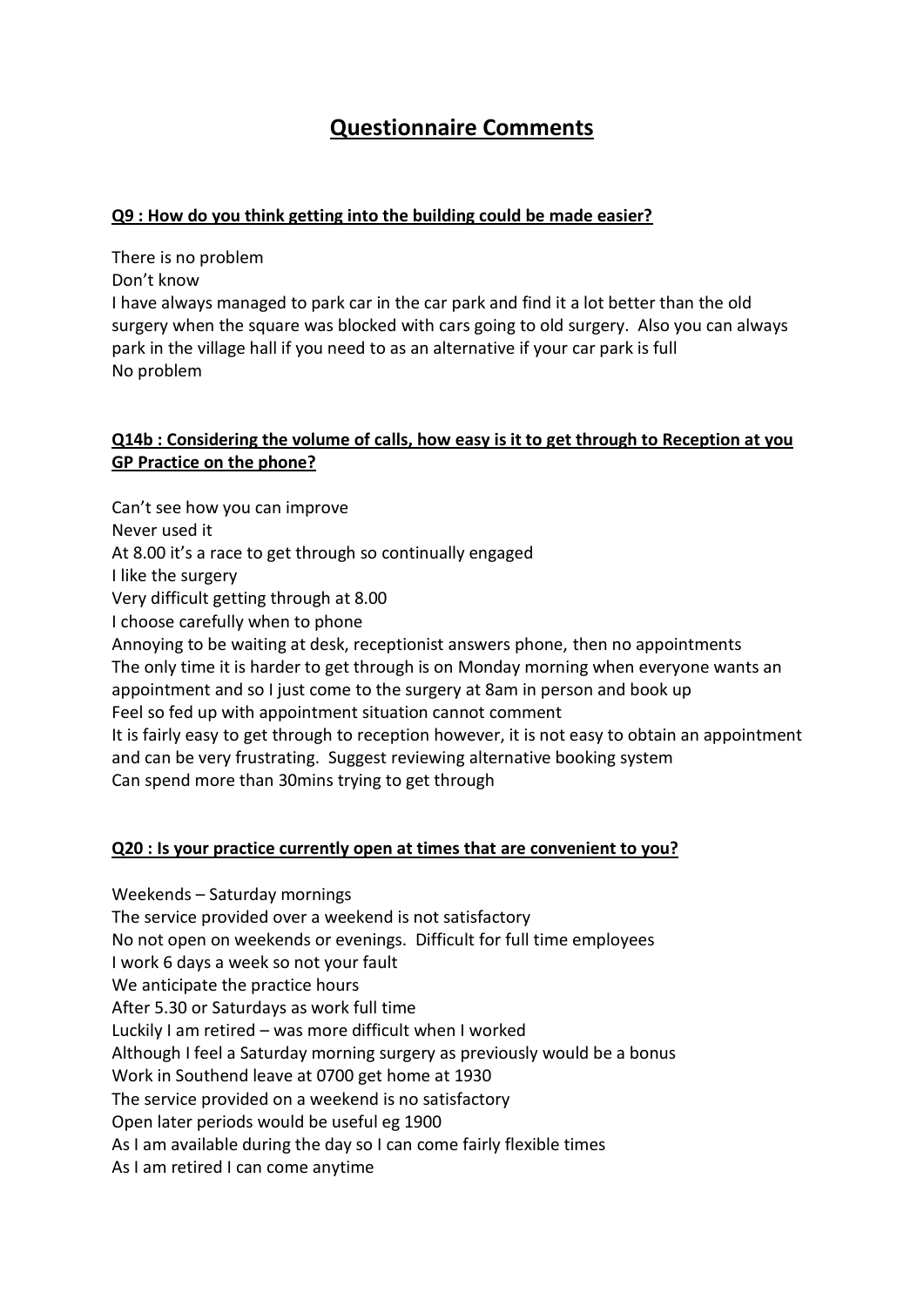### **Q21b : Do you have any comments about your dispensary service?**

Used to order by phone It is good Normally very good with everything in Stock Yes I like it, it's in the surgery Excellent service at all times Fantastic Excellent Perfect When I tried emailing didn't work Great one stop service Excellent I tried it online but found it unreliable Very good We did try to use email but this does not seem to be an option now – by hand is a bit of a nuisance Tablets always available when I go to pick them up, always helpful staff and are willing to arrange tablets if you are out and need them that day Unfortunately the few times I emailed my prescription it got lost. Hence I now do it by hand

The dispensing service is excellent and staff are always most helpful and accommodating Very quick

## **Any comments you would like to make about the Doctors/Nurses**

Good manners

Dr Hopgood is very good. Patient and explained very well We have found the care at Stock Surgery excellent at all times This comment could apply to all the Doctors and nurses at Stock – Superb Practice staff are very helpful and the all round service is excellent and often outstanding Very approachable friendly and explained everything thoroughly I cannot speak too highly of the excellent service I get from all of you All medically staff are very helpful and considerate Dr Hopgood absolutely brilliant Dr Hopgood is very good We have a new Doctor in the surgery whom we hope will prove very acceptable as otherwise there is only one part time doctor which we would prefer to see Dr Hopgood – excellent doctor New doctor at surgery a pleasant and welcoming doctor to your team nice to have a female doctor as well as male Gill is our asthma nurse and she is excellent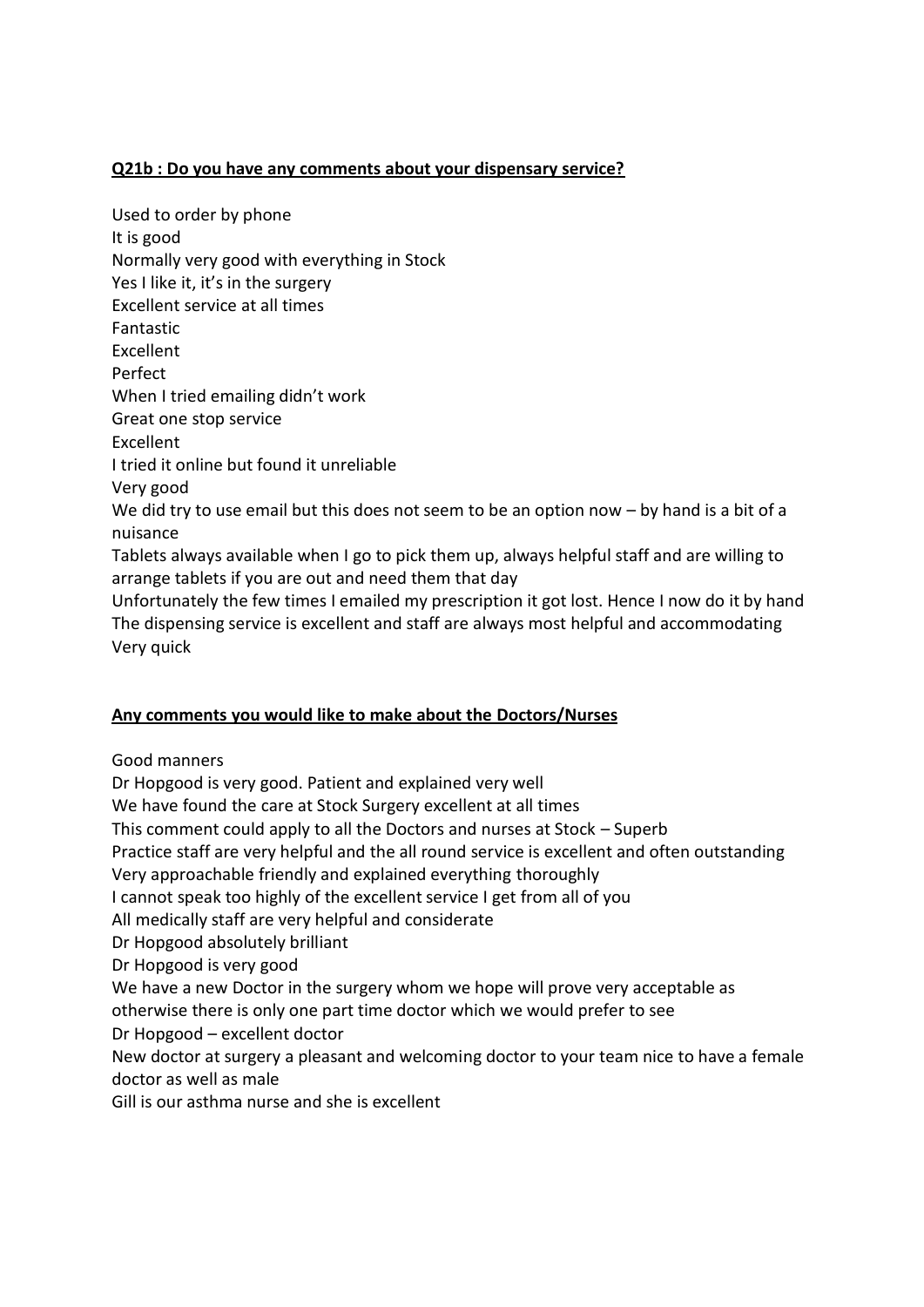### **Further comments**

The appointment booking system needs an overhaul. You cannot book an appointment for say two days time. It's either on the day by lottery on the telephone for a convenient time or 2 weeks at least in advance

It would be of great benefit if patients could be treated for blood tests etc at the surgery The whole team at the surgery work hard to ensure we have a first class service

Useful having dispensary on site and option to order it

All good

Difficult website could be more user friendly – and more up to date

Excellent all round service with very friendly and personable staff. Thank you No need for music in waiting room

I have been with Stock Surgery for over 20 years and all staff have always provided an excellent service

The main difficulty is getting an appointment with a doctor

Receptionists are lovely

Charging everyone with a premium phone number does not go well with locals especially as many of us did so much to support you in building the new surgery and the amount you gained from this

All good experiences at this surgery apart from one Receptionist who i find a bit of a 'jobsworth', working with ill stressed people, one has to be patient and able to bend a little not be unhelpful to the point of rudeness

#### **We are interested in any comments you may have about your experience?**

Phone calls to surgery should be 0800 numbers

Car park should be salted in bad icy weather

The more I hear other folk from other areas talking about their surgeries the more I realise how very lucky we are

No problems

All good

Excellent practice – Stock is lucky

Phone calls to the surgery should be 0800 numbers

Book appointments online

I find the radio 'pop' station in Reception irritating

Stock Surgery is an amazing part of the Community with a totally committed team of offering excellent service

No negative comments at all. Well done!

Used to be better at Coach House, shouldn't be offering botox, like having on-site pharmacy When in a real emergency one can see a doctor quickly often things are not an emergency but important to me and it is awkward to get an appointment

Trying to phone at 8am to make appointment and by the time I get through all appointments are taken

Although appointments often run very late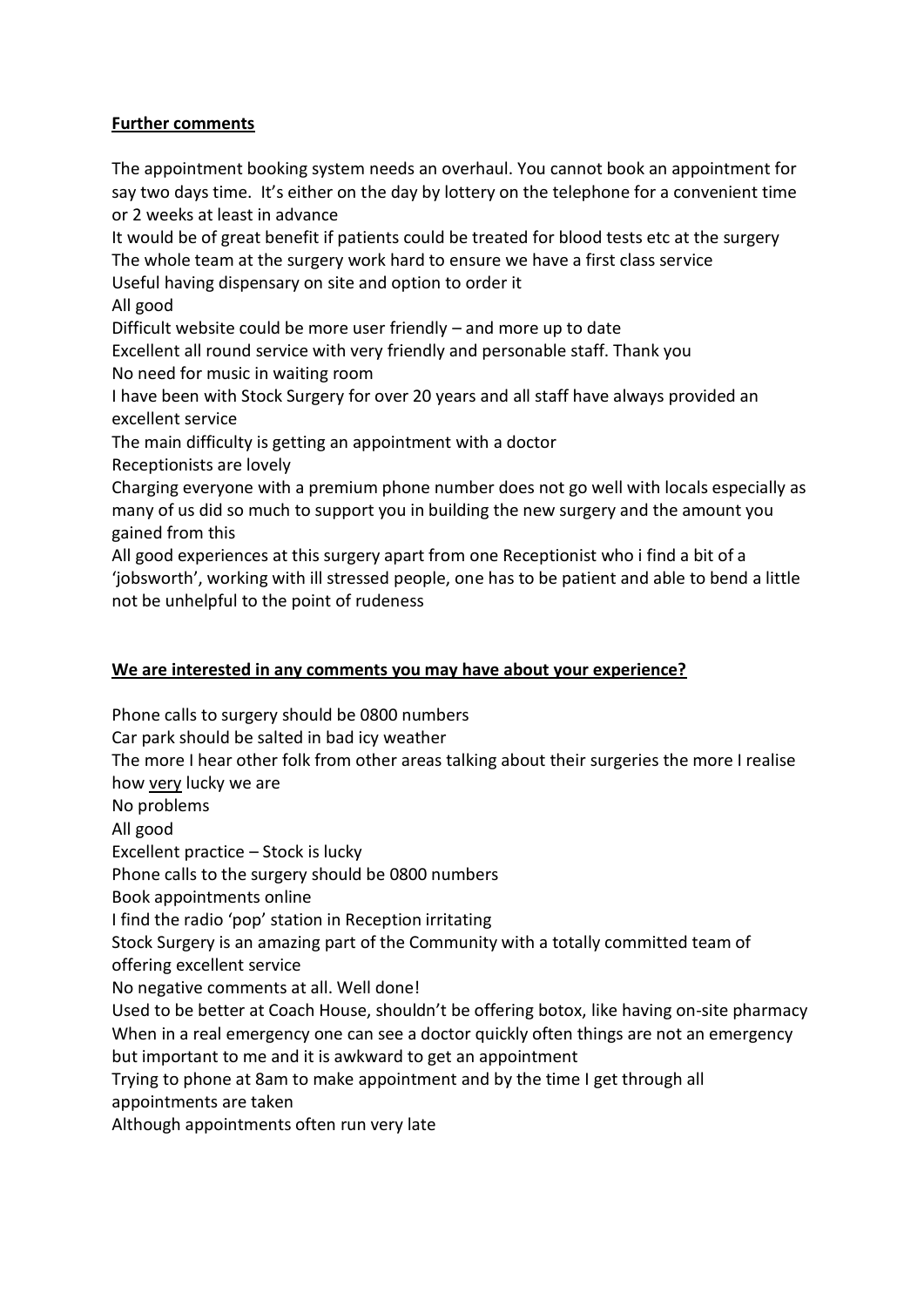The annoying things are; trying to get past the answering machine when phoning for an appointment and the wait to see the doctor once you are in the waiting room, also the 0844 number is an imposition

I have lived in Stock 20 years used old and new surgery and am pleased with level of service and care over these years. Great to have new surgery with nice staff and facilities your people always helpful. Long may it thrive and continue. Good Luck

I am trying to talk my husband out of changing surgeries after an experience on with this receptionist !!!!!

Apart from the booking system my main comment would be the lack of confidentiality at the reception desk. Many times I have heard a patients name, condition treatment which is unacceptable. It wouldn't take much work to adapt part of the reception area to allow confidential information to be discussed in private. More effort needs to maintain privacy when receptionists are taking or receiving calls also

The only difficulty is getting an appointment to see a doctor. Either a 2 week wait or come to the surgery early to book

Confusing to book double appointments for more than one problem

I am not happy regarding the premium phone line which chares over a £1 to make an appointment and have read in Which Magazine that this should not be happening Due to deafness would prefer a numbering system

## **Comments on the survey Dr D Acorn**

We strive to provide an excellent, friendly and professional service at all times and so the large volume of positive comments from our patients is very pleasing. We have achieved excellent results in the consultation satisfaction score and have improved on last years results.

#### **Appointments 14b**

It is extremely difficult to arrange our appointment system so that patients can always get their preferred appointment. For some time we have had a system where there are some pre-booked appointments and some that can only be booked by phoning on the day (at 8am). Even when people book for a same day appointment some forget to turn up! We plan to audit the types of appointment that patients would have preferred, to see if the appointment structure could be altered to pre-booked, book for the next day (phone at 2pm) and book on the day for emergencies only. If such an appointment structure is feasible, phone contact to the surgery should improve.

#### **Dispensary**

E-mailing your prescription request is a particularly efficient method for many of our patients and you should find that the set-up is infact reliable, please e-mail your request to [reception.f81040@nhs.net](mailto:reception.f81040@nhs.net)